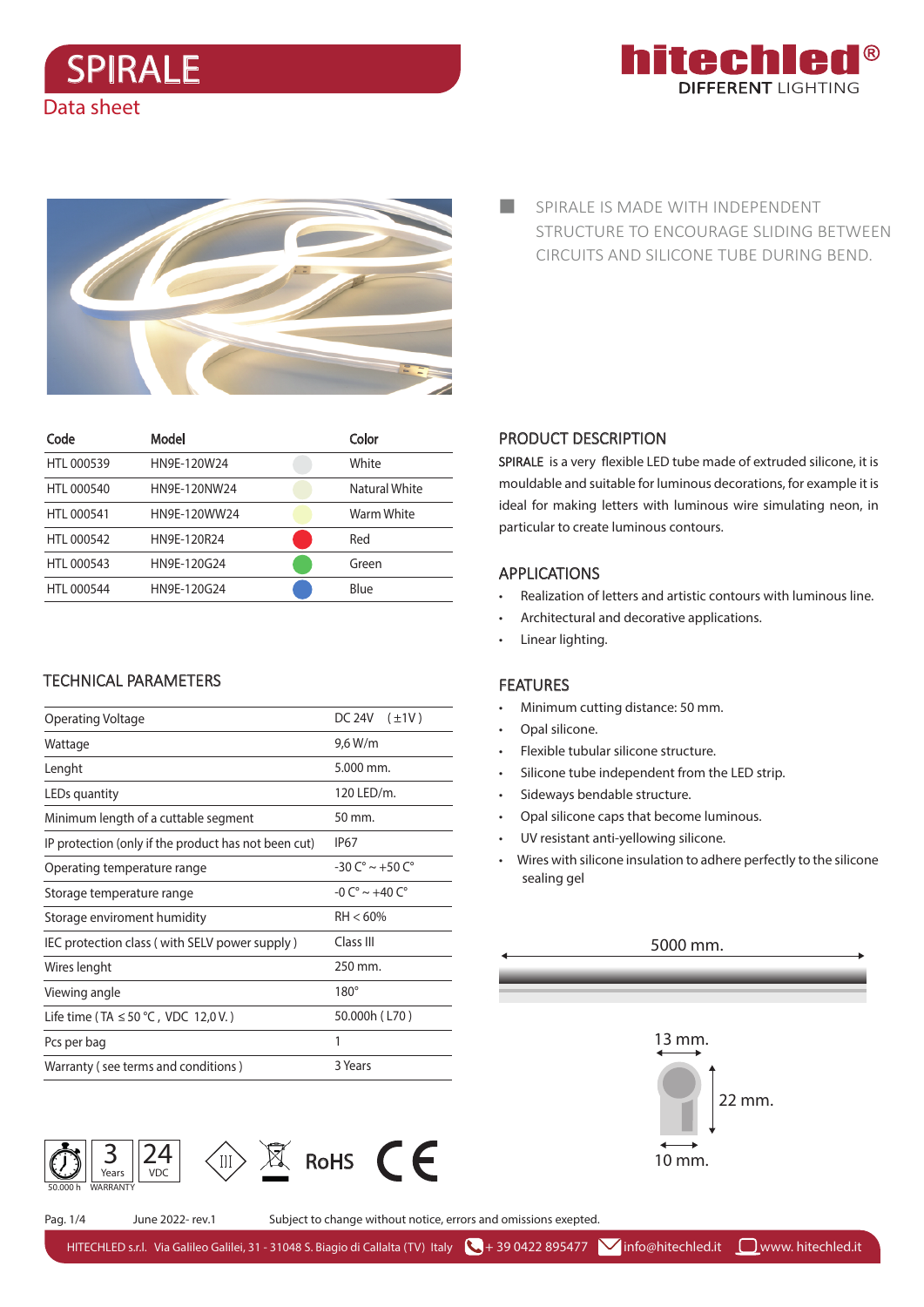Data sheet



#### **GENERAL INFORMATIONS**

**SPIRALE** 

|              |                 |                       | Voltage limits in case of |                     |               |            |
|--------------|-----------------|-----------------------|---------------------------|---------------------|---------------|------------|
| <b>Model</b> | Nominal voltage | <b>Voltage limits</b> | polarity inversion        | Color               | Luminous flux | <b>CRI</b> |
| HN9E-120W24  | 24 VDC          | 2325 VDC              | 25 VDC                    | Bianco 6000-6500 k  | 540 Lm/m      | > 80       |
| HN9E-120NW24 | 24 VDC          | 2325 VDC              | 25 VDC                    | Bianco 4000-4500 k  | 530 Lm/m      | > 80       |
| HN9E-120WW24 | 24 VDC          | 2325 VDC              | 25 VDC                    | Bianco 2700-3200 k  | 480 Lm/m      | > 80       |
| HN9E-120R24  | 24 VDC          | 2325 VDC              | 25 VDC                    | Rosso 620 - 630 nm. | 300 Lm/m      |            |
| HN9E-120G24  | 24 VDC          | 2325 VDC              | 25 VDC                    | Verde 520 - 525 nm. | 455 Lm/m      |            |
| HN9E-120G24  | 24 VDC          | 2325 VDC              | 25 VDC                    | Blu 463 - 475 nm.   | 130 Lm/m      |            |

Handling-The silicone structure is unglued from the internal strip, it is to favors slippage between the circuit and silicone structure during bending.

Cut - The product can be cut every 50 mm. and headed with special opal caps that become luminous.

Aluminium fixing clips and aluminium profile 2000mm. are available as optionals.

Packaging - The product is supplied wrapped in a support roll and packaged in an antistatic bag.

## **BENDING**

The minimum bending diameter is 50 mm. and 80 mm. and how to bend the product is showed in below draws.

# **IP67**

WARNING!! The product is supplied without the caps at the 2 ends, this to allow the user to choose the suitable cap among the 5 available models, and perform the gluing operation following the instructions.

Therefore the degree of protection IP67 refers to the product having both ends of caps suitably glued, otherwise the resulting degree of protection is IP00.



#### This product comply with the following European Standard: (Click on Icons to download documentation)

EMC - Directive 2014/30/EU  $\blacktriangle$  Safety - LED modules for general lighting  $A$  RoHS EN 55015:2019/A11:2020 EN 62031:2020 Directive 2011/65/EU EN 61000-3-22019/412021 IP protection Directive 2015/863 FU EN 61000-3-3:2013/A1:2019 IEC 60598-1:2020 Section 9 EN 61547:2009 IEC 60529:1989+A1:1999+A2:2013

Pag. 2/4 June 2022- rev.1 Subject to change without notice, errors and omissions exepted.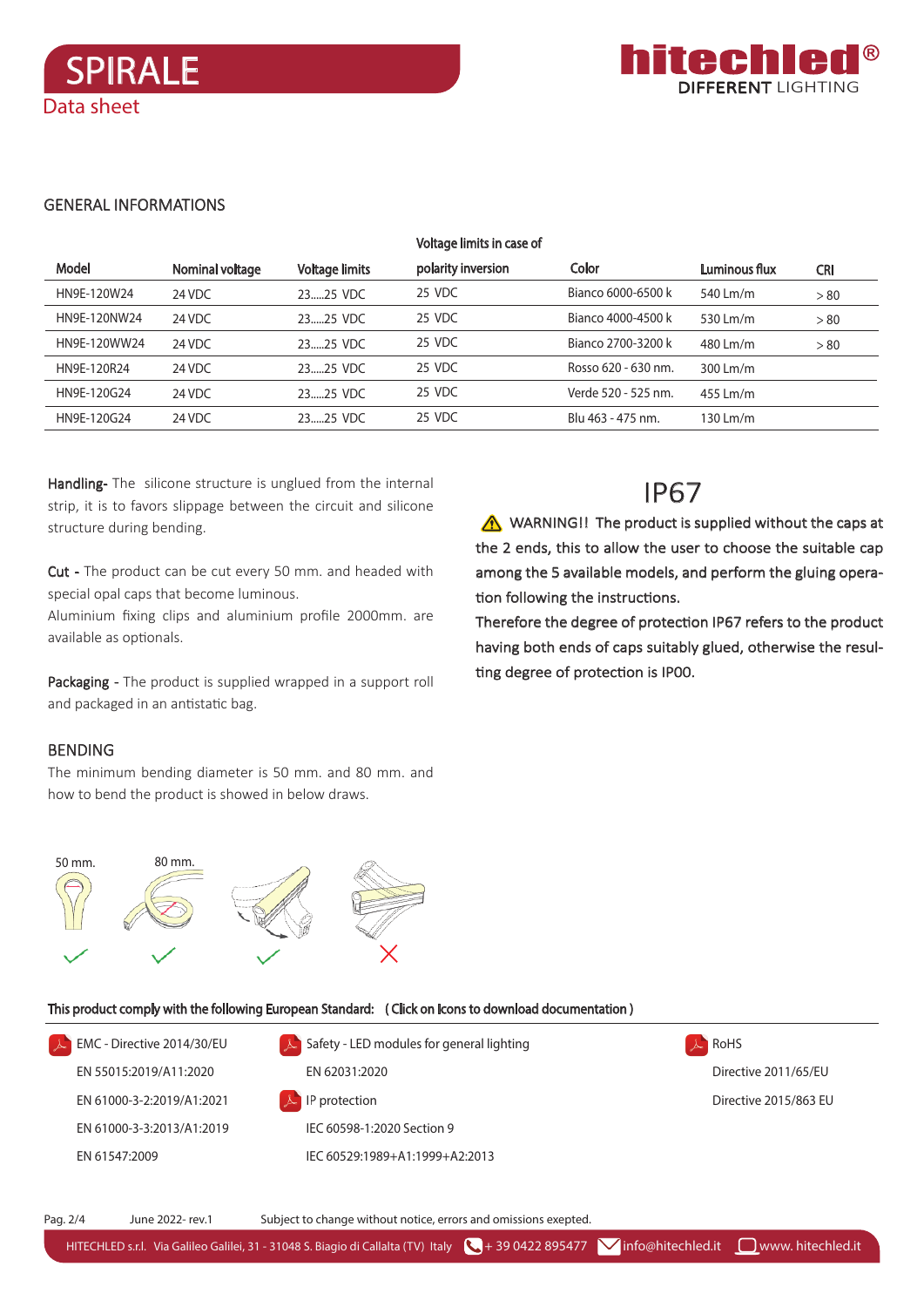



# **ACCESSORIES**



HITECHLED s.r.l. Via Galileo Galilei, 31 - 31048 S. Biagio di Callalta (TV) Italy 4 39 0422 895477 **V**info@hitechled.it <u>D</u>www. hitechled.it

Pag. 3/4 June2022- rev.1 Subject to change without notice, errors and omissions exepted.